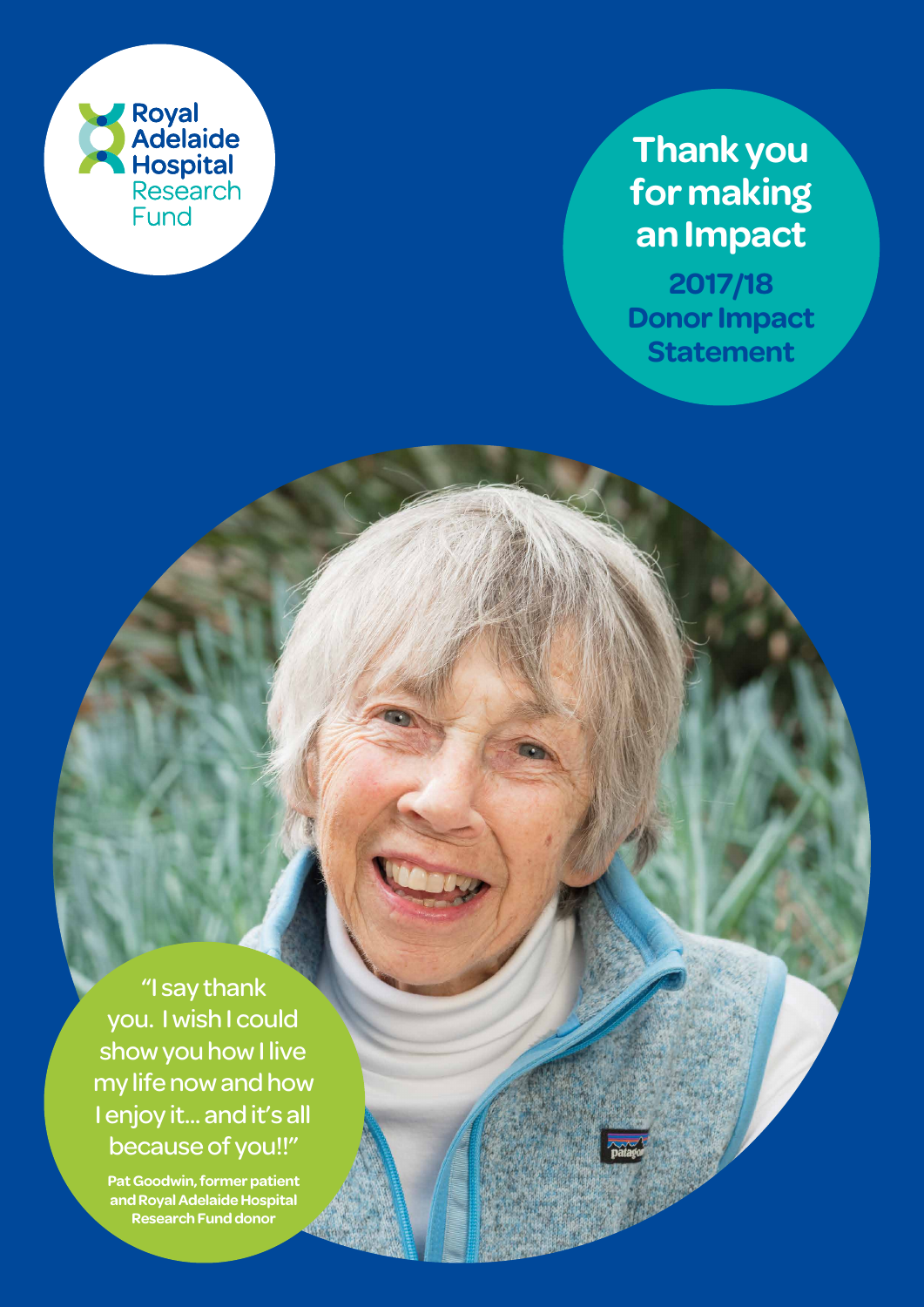# **It has been a busy year and we couldn't have done it without you. Thank you! Your generosity has made an impact. Here's how.**

#### **RAH Research Fund Grants**

Awarded over \$5.1m in new research grants to our dedicated researchers to pursue life-saving medical discoveries, including over 1.1m in Fellowships and over \$500K in Scholarships to foster bright, young minds.

#### **Acute Myeloid Leukaemia**

Progressed the development of possibly one of the world's first targeted treatments for Acute Myloid Leukaemia – the cancer that tragically cut short the life of golfer Jarrod Lyle. Initial findings are that unlike standard chemotherapies, the drugs have no detrimental side effects on normal cell function.

#### **Blinding Eye Diseases**

Enabled the start of clinical trials to more effectively detect and monitor blinding eye diseases glaucoma and macular degeneration before permanent damage is done to nerve fibres and retina cells, using advanced hyper spectral imaging technology.

### **Inflammatory Lung Disease**

Extended research into how to decrease debilitating flare ups of emphysema, chronic bronchitis and chronic asthma to "live" systems, which will potentially result in bringing benefits to patients much earlier.

## **Life Threatening Chronic Diseases**

Put revolutionary equipment to diagnose a silent killer, chronic liver disease, a step closer – eventually leading to faster diagnosis and less invasive and painful treatment options.







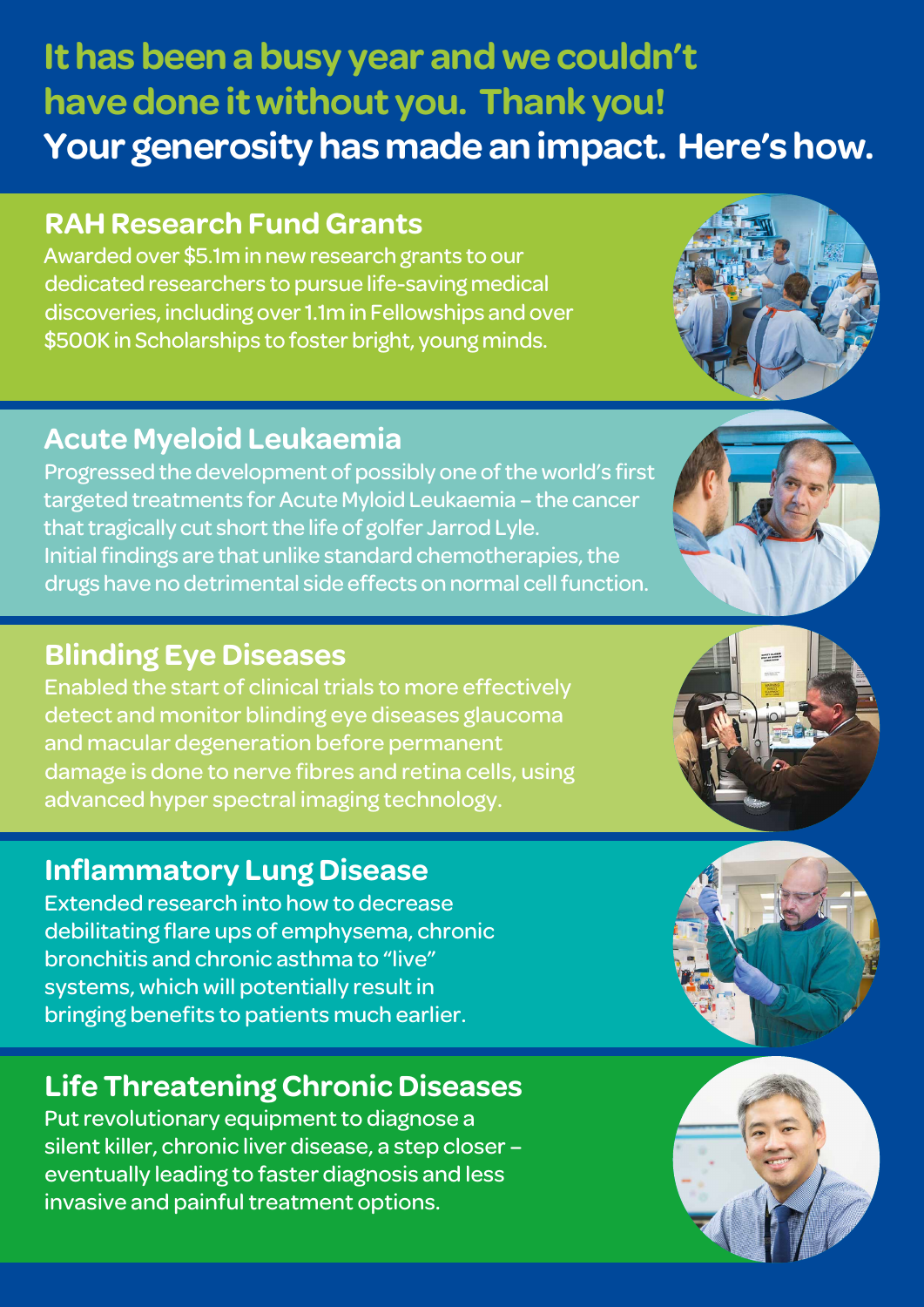

Thank you to each and every one





RAH staff who donated via payroll deductions **160**

**We raised over \$6.2m** 





Awarded in new research grants **\$5.1m Over**

> **500+** volunteer hours provided by passionate people



Bequests received

We welcomed **Scrubs** 

as our fur-ever 'Team Mascot'